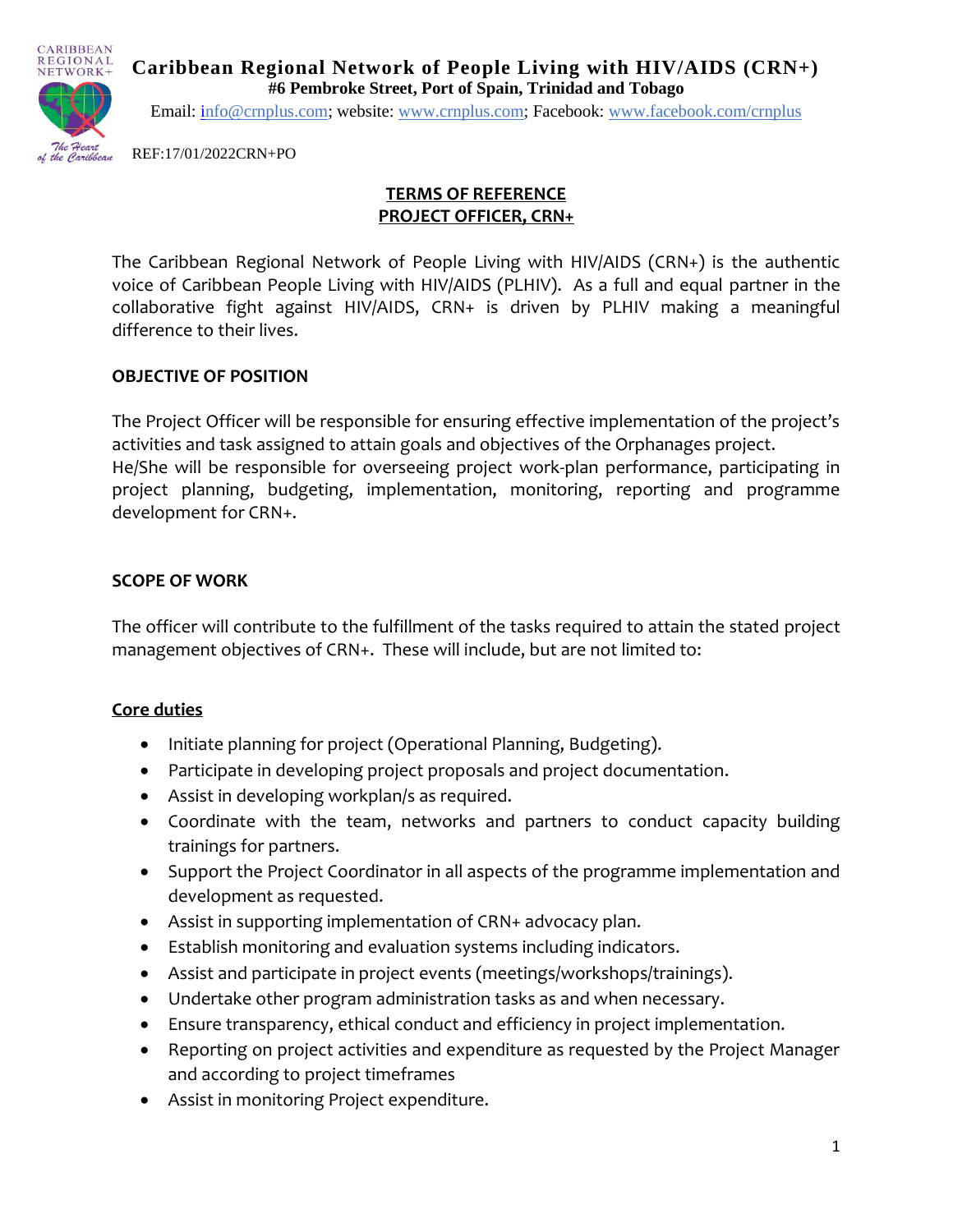

**Caribbean Regional Network of People Living with HIV/AIDS (CRN+) #6 Pembroke Street, Port of Spain, Trinidad and Tobago**

Email: [info@crnplus.com;](mailto:info@crnplus.com) website: [www.crnplus.com;](http://www.crnplus.com/) Facebook: [www.facebook.com/crnplus](http://www.facebook.com/crnplus)

- Prepare of monthly, quarterly and annual reports.
- Report to Project Coordinator any of changes which impact to the project implementation.
- Support the updating of CRN+ database and website.
- Coordinate with staff in documentation of projects' achievements.
- Support the production of communications tools: video clips, leaflet, press release/ press kit, etc.
- Establish relationship and attends technical meetings with other NGOs, partners and networks when appropriate.
- Identify opportunities to collaborate with other organizations and leverage resources.
- Support monitoring and supervision of activities implemented to ensure effective implementation.
- Support the managing of CRN+ database and other M&E tools.
- Visit CRN+ networks/countries as required.
- Participate in Project review.
- Provide support to project team and partners when necessary.
- Identify training needs of partners and beneficiaries in the context of the project
- Contribute in developing operating tools for project interventions.
- Support the strengthening of the project management system for CRN+.
- Any other activity that is required within the framework of their duties at CRN+.

#### **DURATION OF ASSIGNMENT:**

#### *One year contract with option for renewal*

#### **REPORTING RELATIONSHIP**

The Project Officer will report directly to the Project Coordinator

#### **COMPETENCIES REQUIRED**:

- Monitoring and evaluation skills desirable;
- Excellent organizational, analytical and problem-solving skills, and attention to detail; Demonstrated capacity to effectively communicate via writing, public speaking and interpersonal interactions;
- Demonstrated ability to effectively interact with community organizations, government officials, corporate executives, general public and staff;